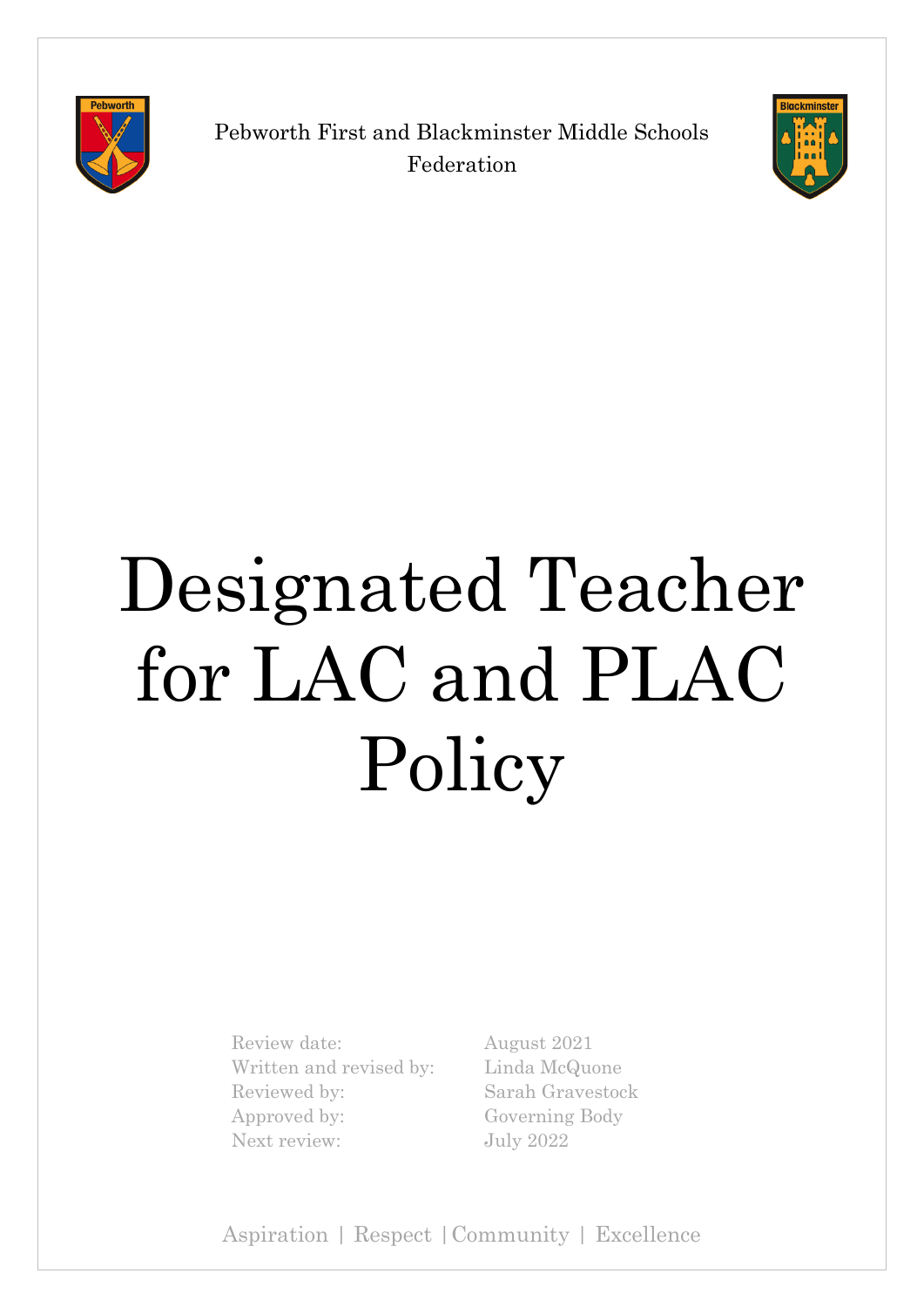# Contents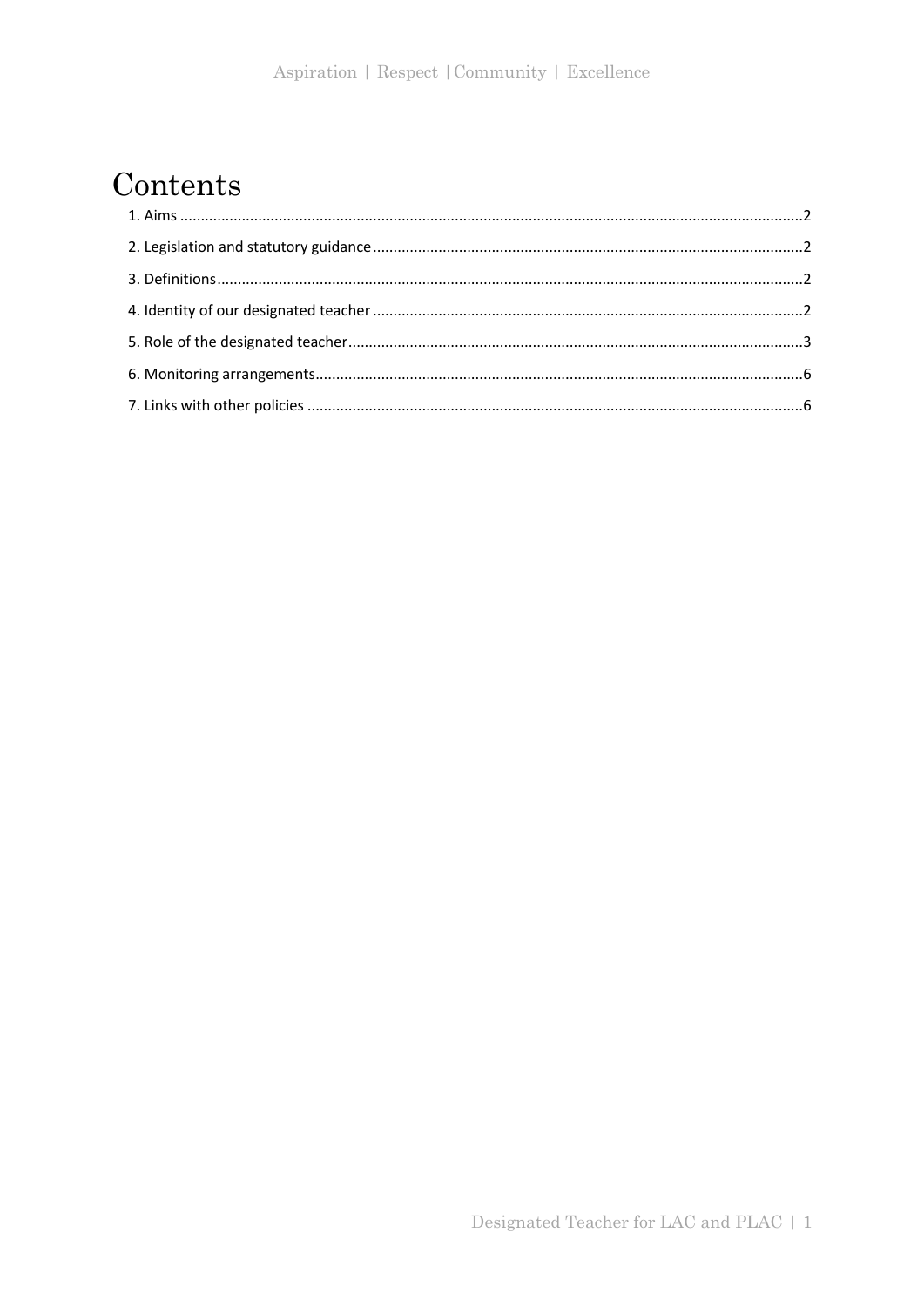# <span id="page-2-0"></span>1. Aims

The school aims to ensure that:

- A suitable member of staff is appointed as the designated teacher for looked-after and previously looked-after children
- The designated teacher promotes the educational achievement of looked-after and previously looked-after children, and supports other staff members to do this too
- Staff, parents, carers and guardians are aware of the identity of the designated teacher, how to contact them and what they are responsible for

## <span id="page-2-1"></span>2. Legislation and statutory guidance

This policy is based on the Department for Education's [statutory guidance on the designated teacher for](https://www.gov.uk/government/publications/designated-teacher-for-looked-after-children)  [looked-after and previously looked-after children.](https://www.gov.uk/government/publications/designated-teacher-for-looked-after-children)

It also takes into accoun[t section 20](http://www.legislation.gov.uk/ukpga/2008/23/section/20) an[d section 20A](http://www.legislation.gov.uk/ukpga/2008/23/section/20A) of the Child and Young Persons Act 2008.

## <span id="page-2-2"></span>3. Definitions

**Looked-after children** are registered pupils that are:

- In the care of a local authority, or
- Provided with accommodation by a local authority in the exercise of its social services functions, for a continuous period of more than 24 hours

**Previously looked-after children** are registered pupils that fall into either of these categories:

- They were looked after by a local authority but ceased to be as a result of any of the following:
	- $\circ$  A child arrangements order, which includes arrangements relating to who the child lives with and when they are to live with them
	- o A special guardianship order
	- o An adoption order
- They appear to the governing board to have:
	- $\circ$  Been in state care in a place outside of England and Wales because they would not have otherwise been cared for adequately, and
	- o Ceased to be in that state care as a result of being adopted

**Personal education plan (PEP)** is part of a looked-after child's care plan that is developed with the school. It forms a record of what needs to happen and who will make it happen to ensure the child reaches their full potential.

**Virtual school head (VSH)** is a local authority officer responsible for promoting the educational achievement of their authority's looked-after children, working across schools to monitor and support these pupils as if they were in a single school. The VSH is also responsible for providing information and advice to schools, parents and guardians in respect of previously looked-after children.

#### <span id="page-2-3"></span>4. Identity of our designated teacher

Our designated teacher at Blackminster is Jane Pitkeathly – 01386 830311 or [jpitkeathly@blackminster.worcs.sch.uk](mailto:jpitkeathly@blackminster.worcs.sch.uk) from Easter 2022 it will be Matt Sandell – 01386 830311 or [msandell@blackminster.worcs.sch.uk](mailto:msandell@blackminster.worcs.sch.uk)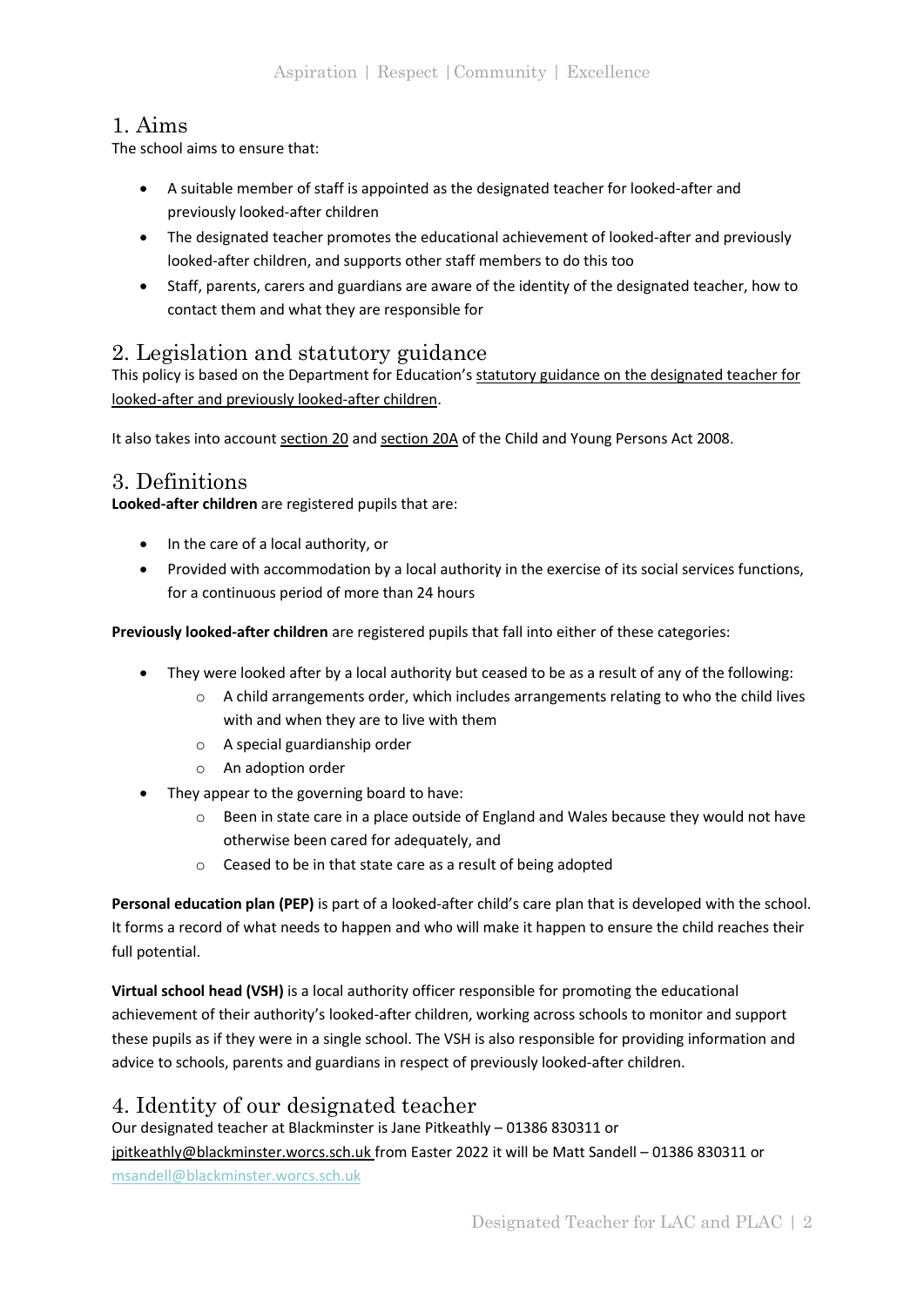#### Our designated teacher at Pebworth First is Linda McQuone – 01386 830311 or

[lmcquone@blackminster.worcs.sch.uk](mailto:lmcquone@blackminster.worcs.sch.uk) from Easter 2022 it will be Neil Champs – 01789 720726 or nchamps@pebworthfirst.worcs.sch.uk

Our designated teacher takes lead responsibility for promoting the educational achievement of lookedafter and previously looked-after children at our school. They are your initial point of contact for any of the matters set out in the section below.

#### <span id="page-3-0"></span>5. Role of the designated teacher *5.1 Leadership responsibilities*

The designated teacher will:

- Act as a central point of initial contact within the school for any matters involving looked-after and previously looked-after children
- Promote the educational achievement of every looked-after and previously looked-after child on roll by:
	- o Working with VSHs
	- o Promoting a whole school culture where the needs of these pupils matter and are prioritised
- Take lead responsibility for ensuring school staff understand:
	- o The things which can affect how looked-after and previously looked-after children learn and achieve
	- o How the whole school supports the educational achievement of these pupils
- Contribute to the development and review of whole school policies to ensure they consider the needs of looked-after and previously looked-after children
- Promote a culture in which looked-after and previously looked-after children are encouraged and supported to engage with their education and other school activities
- Act as a source of advice for teachers about working with looked-after and previously lookedafter children
- Work directly with looked-after and previously looked-after children and their carers, parents and guardians to promote good home-school links, support progress and encourage high aspirations
- Have lead responsibility for the development and implementation of looked-after children's PEPs
- Work closely with the school's designated safeguarding lead to ensure that any safeguarding concerns regarding looked-after and previously looked-after children are quickly and effectively responded to
- Involve parents and guardians of previously looked-after children in decisions affecting their child's education

#### *5.2 Supporting looked-after children*

The designated teacher will:

- Make sure looked-after children's PEPs meet their needs by working closely with other teachers to assess each child's specific educational needs
- Have overall responsibility for leading the process of target-setting in PEPs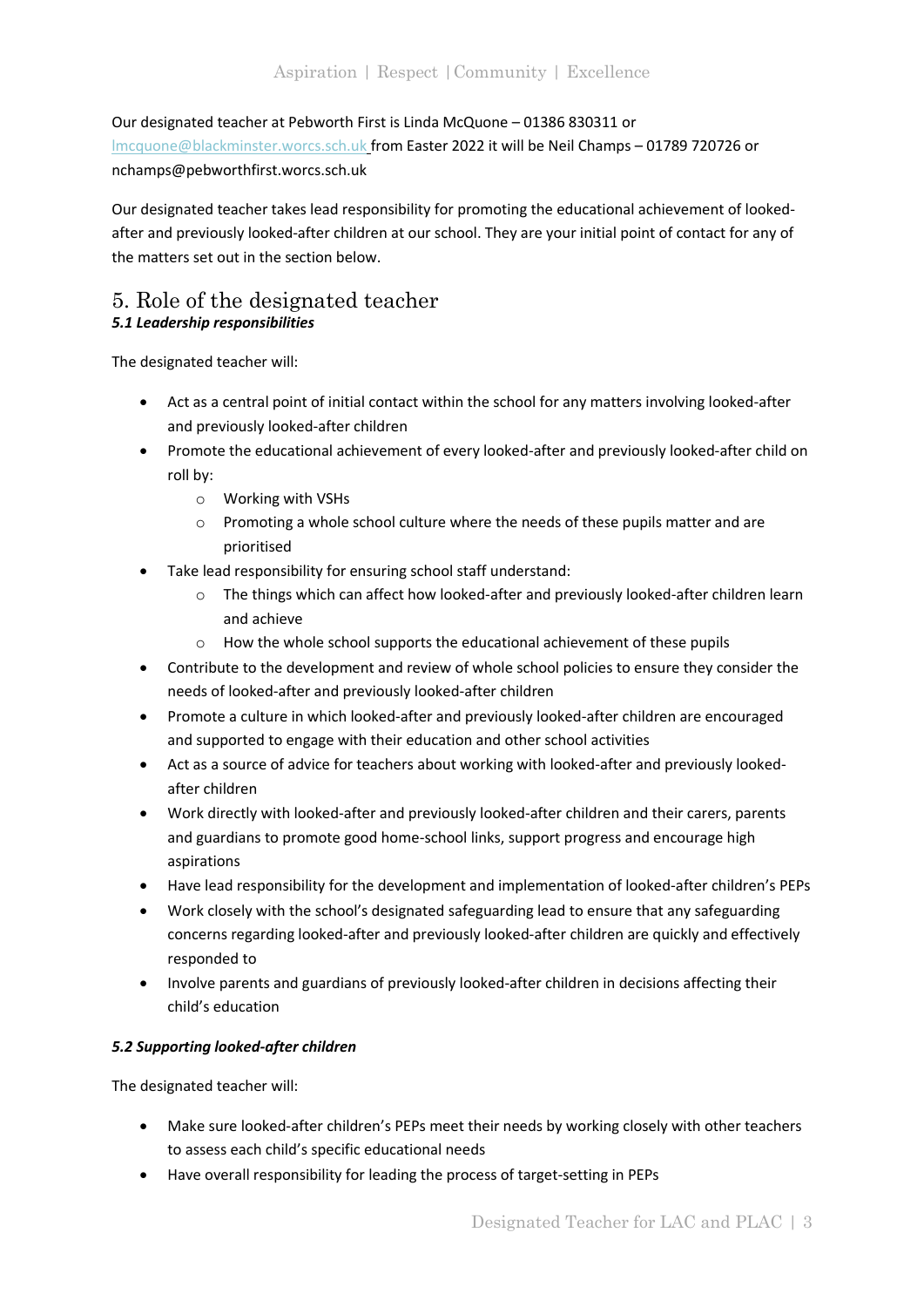- Monitor and track how looked-after children's attainment progresses under their PEPs
- If a child is not on track to meet their targets, be instrumental in agreeing the best way forward with them in order to make progress, and ensure that this is reflected in their PEP
- Ensure the identified actions of PEPs are put in place
- During the development and review of PEPs, help the school and relevant local authority decide what arrangements work best for pupils
- Ensure that:
	- o A looked-after child's PEP is reviewed before the statutory review of their care plan this includes making sure the PEP is up to date and contains any new information since the last PEP review, including whether agreed provision is being delivered
	- $\circ$  PEPs are clear about what has or has not been taken forward, noting what resources may be required to further support the child and from where these may be sourced
- The updated PEP is passed to the child's social worker and VSH ahead of the statutory review of their care plan
- Transfer a looked-after child's PEP to their next school or college, making sure it is up to date and that the local authority responsible for looking after them has the most recent version

#### *5.3 Supporting both looked-after children and previously looked-after children*

The designated teacher will:

- Ensure the specific needs of looked-after and previously looked-after children are understood by staff and reflected in how the school uses pupil premium funding
- Work with VSHs to agree how pupil premium funding for looked-after children can most effectively be used to improve their attainment
- Help raise the awareness of parents and guardians of previously looked-after children about pupil premium funding and other support for these children
- Play a key part in decisions on how pupil premium funding is used to support previously lookedafter children
- Encourage parents' and guardians' involvement in deciding how pupil premium funding is used to support their child, and be the main contact for queries about its use
- Ensure teachers have awareness and understanding of the specific needs of looked-after and previously looked-after children in areas like attendance, homework, behaviour and future career planning
- Be aware of the special educational needs (SEN) of looked-after and previously looked-after children, and make sure teachers also have awareness and understanding of this
- Ensure the [SEND code of practice,](https://www.gov.uk/government/publications/send-code-of-practice-0-to-25) as it relates to looked-after children, is followed
- Make sure PEPs work in harmony with any education, health and care (EHC) plans that a lookedafter child may have
- Ensure that, with the help of VSHs, they have the skills to identify signs of potential SEN issues in looked-after and previously looked-after children, and know how to access further assessment and support where necessary
- Ensure that they and other staff can identify signs of potential mental health issues in lookedafter and previously looked-after children and understand where the school can draw on specialist services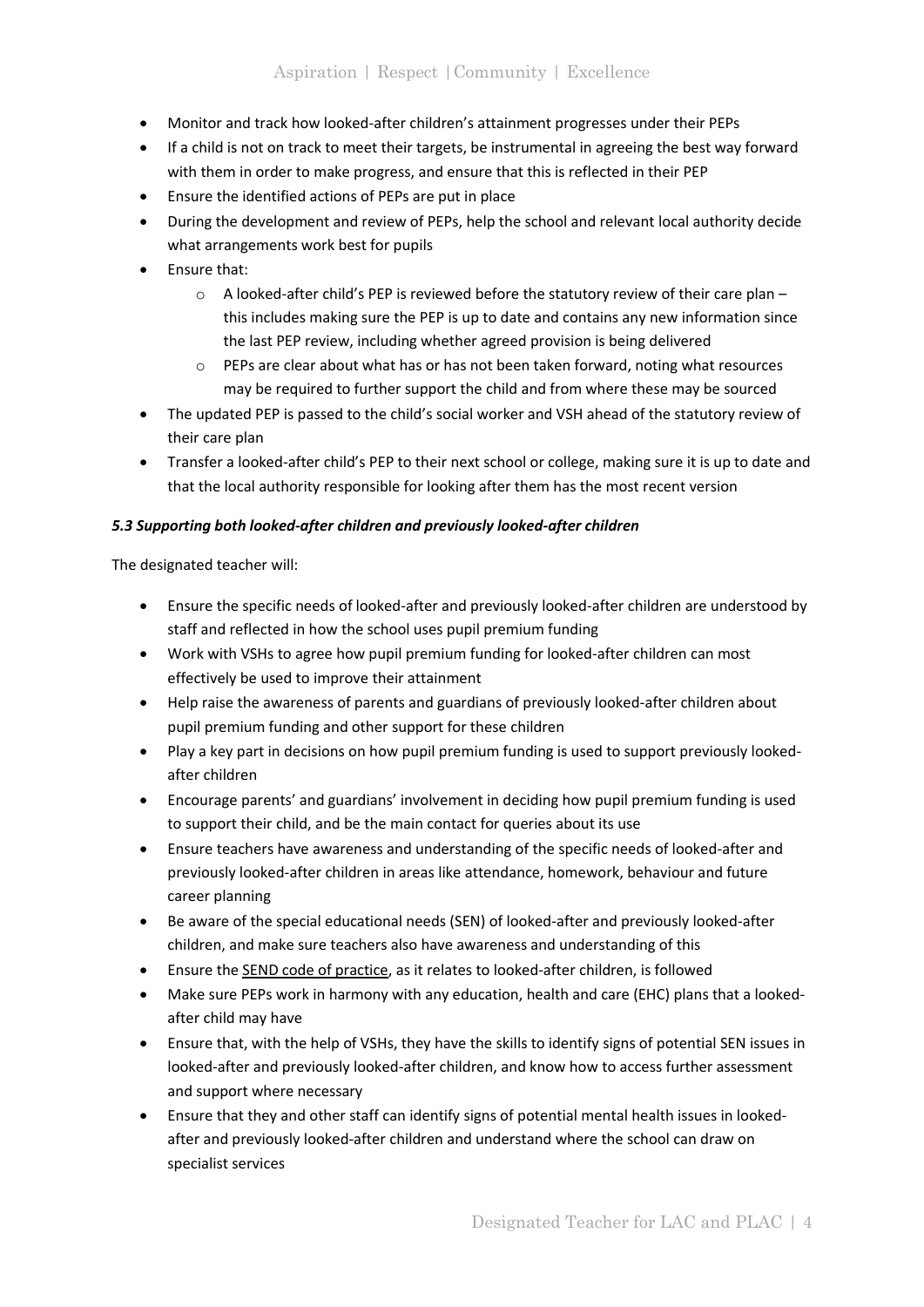- Put in place robust arrangements to have strengths and difficulties questionnaires (SDQs) completed for looked-after children, and use the results of these SDQs to inform PEPs
- Put in place mechanisms for understanding the emotional and behavioural needs of previously looked-after children

#### *5.4 Relationships beyond the school*

The designated teacher will:

- Proactively engage with social workers and other professionals to enable the school to respond effectively to the needs of looked-after and previously looked-after children
- Discuss with social workers how the school should engage with birth parents, and ensure the school is clear about who has parental responsibility and what information can be shared with whom
- Be open and accessible to parents and guardians of previously looked-after children and encourage them to be actively involved in their children's education
- Proactively build relationships with local authority professionals, such as VSHs and SEN departments
- Consider how the school works with others outside of the school to maximise the stability of education for looked-after children, such as:
	- o Finding ways of making sure the latest information about educational progress is available to contribute to the statutory review of care plans
	- o Ensuring mechanisms are in place to inform VSHs when looked-after children are absent without authorisation and work with the responsible authority to take appropriate safeguarding action
	- o Talking to the child's social worker and/or other relevant parties in the local authority regarding any decisions about changes in care placements which will disrupt the child's education, providing advice about the likely impact and what the local authority should do to minimise disruption
	- o Making sure that, if a looked-after child moves school, their new designated teacher receives any information needed to help the transition process
	- $\circ$  Seek advice from VSHs about meeting the needs of individual previously looked-after children, but only with the agreement of their parents or guardians
- Make sure that for each looked-after child:
	- o There's an agreed process for how the school works in partnership with the child's carer and other professionals, such as their social worker, in order to review and develop educational progress
	- o School policies are communicated to their carer and social worker and, where appropriate, birth parents
	- $\circ$  Teachers know the most appropriate person to contact where necessary, such as who has the authority to sign permission slips
- Where a looked-after child is at risk of exclusion:
	- o Contact the VSH as soon as possible so they can help the school decide how to support the child to improve their behaviour and avoid exclusion becoming necessary
	- o Working with the VSH and child's carers, consider what additional assessment and support needs to be put in place to address the causes of the child's behaviour